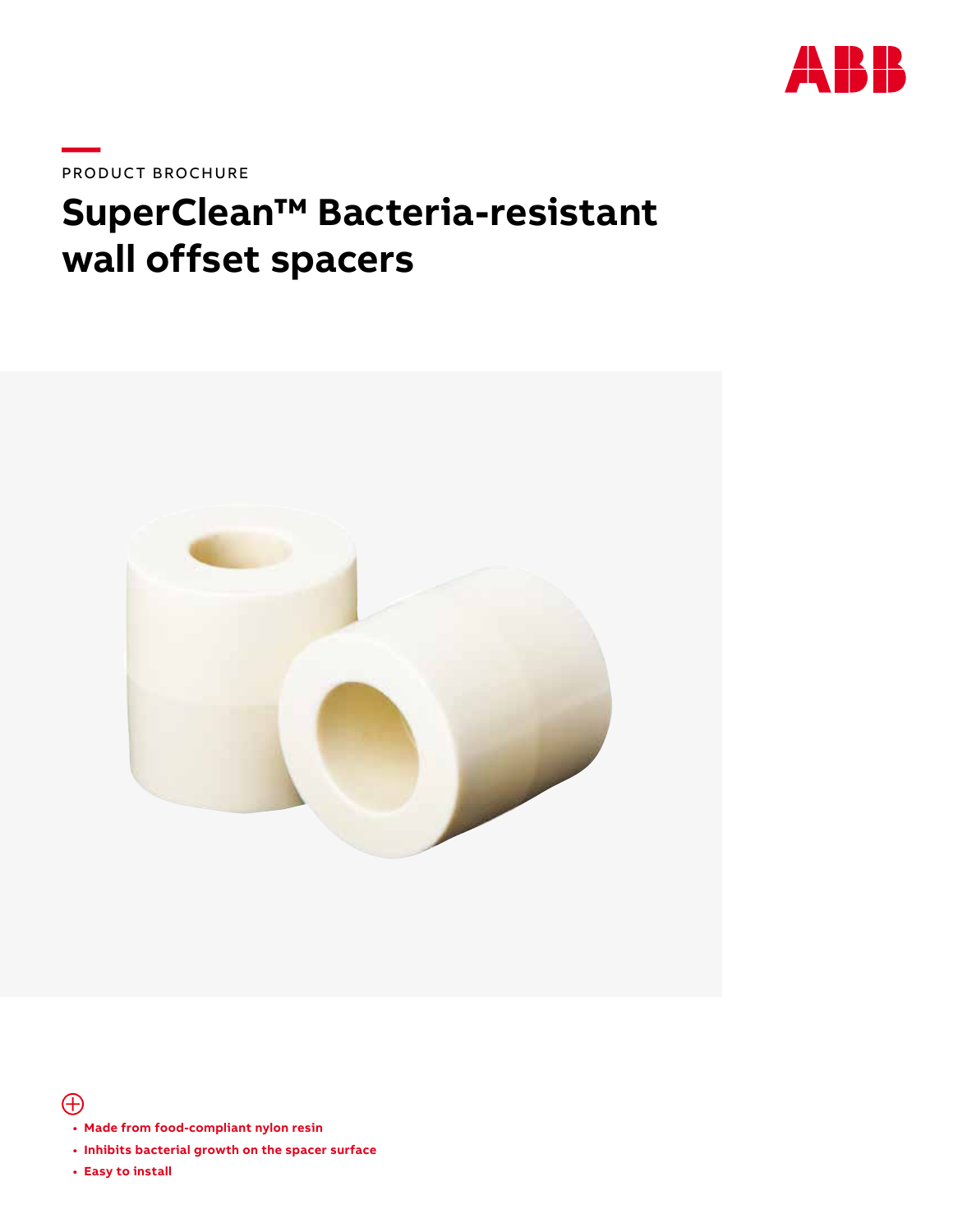# **SuperClean™ bacteria-resistant wall offset spacers**

A sanitary solution for offsetting conduit, pipes and equipment from the wall



To allow for proper cleaning and sanitation around equipment, the Canadian Food Safety Inspection Agency now recommends that everything attached to the walls inside food processing areas be offset, enabling 360˚ access. This is a requirement under the U.S. FDA Food Safety Modernization Act.

In response to this requirement, ABB SuperClean wall offset spacers are made from our Ag+ FDAcompliant material containing silver ions to inhibit the growth of bacteria, fungus and mold on the spacer surface.

A proven antimicrobial agent, silver has been used in consumer products for years and is effective against a broad spectrum of micro-organisms. In independent laboratory testing, our Ag+ material was 99.9% effective at killing E. coli, Staphylococcus and Salmonella on the treated material surface compared to untreated material.

The SuperClean wall offset spacers were designed to meet Sanitary Design Principles and European Hygienic Engineering Design Guidelines (EHEDG). Due to their nonmetallic construction, corrosion isn't an issue with SuperClean wall offset spacers, plus they're lighter in weight and more economical than comparable stainless steel spacers. They're also faster and easier to use than customfabricated solutions, because they arrive ready to install out of the box.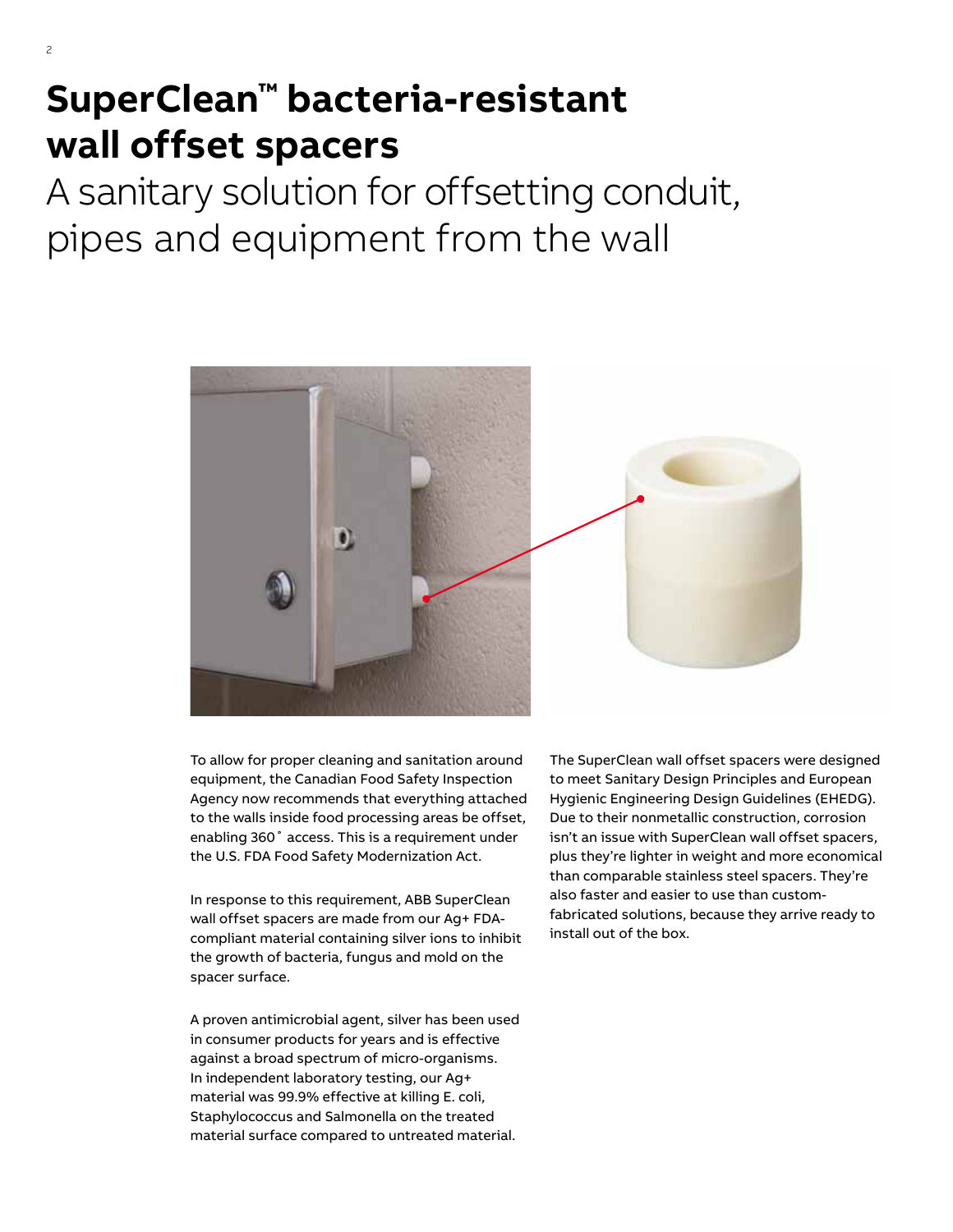#### **Features**

- The industry's first wall offset spacers that inhibit bacterial growth on the spacer surface
- Made from food-compliant nylon resin
- Cylindrical design with no exposed flat surfaces to prevent the collection and retention of liquids or debris
- Promotes a clean environment 99.9% effective for bacterial reduction on the spacer surface
- Easy to install with no on-site fabrication required

# **Applications**

- Food and beverage processing
- Many other sanitary environments

| <b>Specifications</b>                                                                                                        |                                    |
|------------------------------------------------------------------------------------------------------------------------------|------------------------------------|
| Food-compliant fungal-inert nylon 6.6 resin custom-blended with EPA-registered antimicrobial silver ion additive<br>Material |                                    |
| Operating temperature                                                                                                        | -76 °F to 185 °F (-60 °C to 85 °C) |
| Flammability rating                                                                                                          | UL94V-2                            |

## **SuperClean bacteria-resistant wall offset spacers**

| Catalog number | <b>Description</b>                 | Inner pack quantity | Outer pack quantity | <b>UPC number</b> |
|----------------|------------------------------------|---------------------|---------------------|-------------------|
| SC-WO-3/8      | SuperClean™ wall offset, %" bolt   |                     | 10C                 | 616013-13434      |
| SC-WO-1/2      | SuperClean™ wall offset, 1/2" bolt |                     | 100                 | 616013-13435      |

Note: SuperClean bacteria-resistant wall offsets provide no antimicrobial inhibitory activity beyond protection of the offsets themselves. They do not provide protection against specific pathogenic organisms, nor do they prevent growth of bacteria on adjacent or nearby surfaces. The antimicrobial efficacy of the material lasts a minimum of two years from manufacture under normal use conditions.